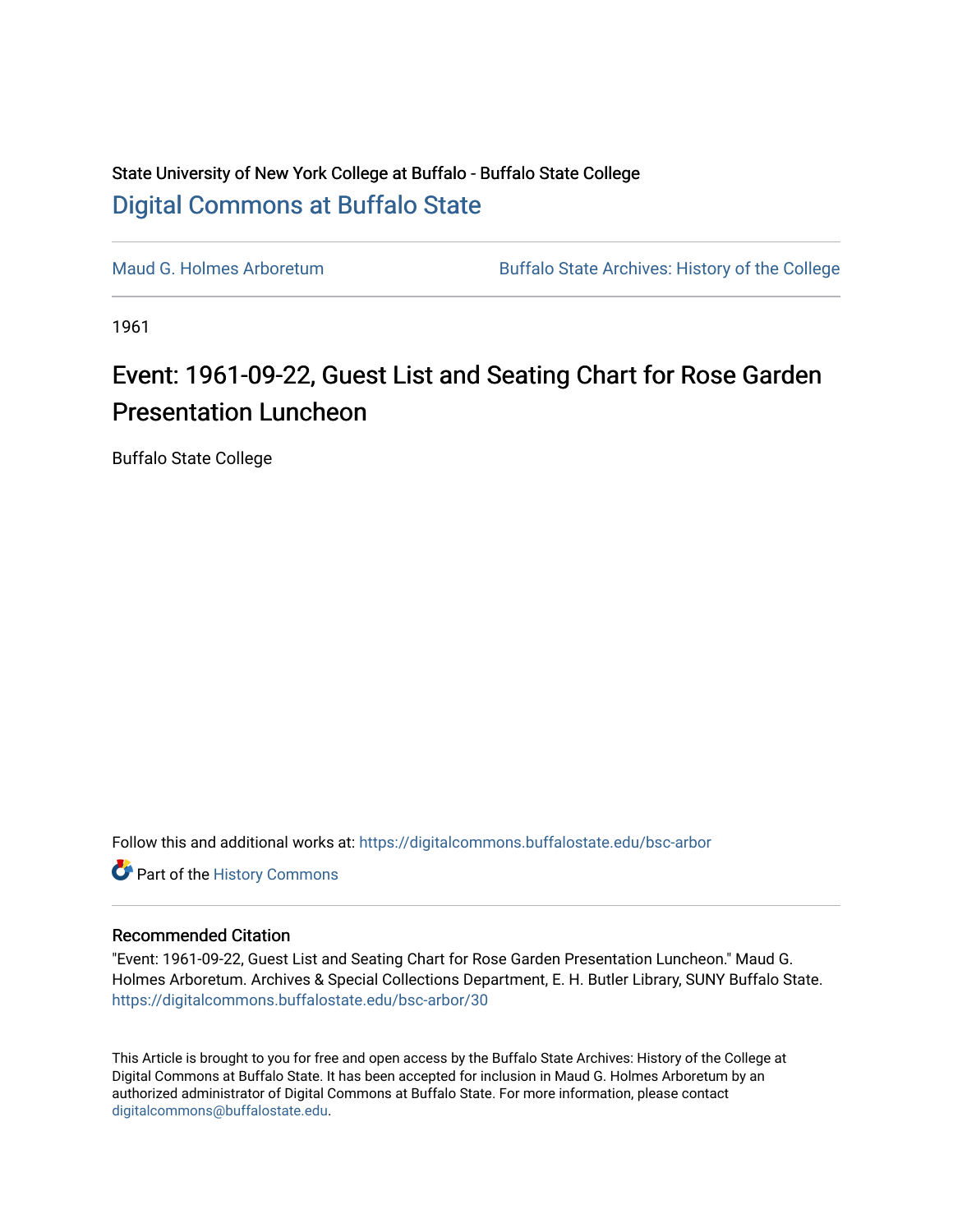## GUESTS AT LUNCHEON FOR ROSE GARDEN PRESENTATION

September 22, 1961

- Dr. Paul G. Bulger -President of the College and President of the Faculty-Student Association.
- President of the Extension Study Garden Club Mrs. Arthur Knauer -(Erie County)
- Corresponding Secretary of the Federated Garden Mrs. Paul Cottrell -Clubs of New York State; Chairman of the State Beautification Projects.
- Garden Editor of the Buffalo Evening News: Mr. Tobbio Martino -Instructor at the Mc Kinley Vocational High School.
- Development Officer of the College Dr. Charles Ball -
- **First Lady of the Campus** Mrs. Paul G. Bulger -
- Mrs. A. Rolland Wheeler Director of the 8th District Federated Garden Clubs.
- Mr. William Losel -Instructor at the McKinley Vocational High School.
- Expeditor with the J. H. Williams Co. Mr. Arthur Knauer -
- Civic Improvement Chairman 8th District Federated Mrs. Wells Knibloe -Garden Clubs.
- Business Officer of the College and Treasurer of Mr. Morton Lane -Faculty-Student Association.

Mr. Sam Battaglia -Attorney for the Faculty-Student Association.

- Henry Mityga Student -
- Professor at the College Faculty Representative Dr. David Thielking to F.S.A.
- Mrs. Frank H. Forster -Officer in the State Federated Garden Clubs in charge of job analysis.

Miss Kathryn Graham -Secretary to our President

- Mr. George Morgan -Contractor in charge of construction of the Rose Garden.
- Mrs. Betty McCann -Public Information Officer of the College.
- Dr. Stanley A. Czurles Director of the Art Division of the College.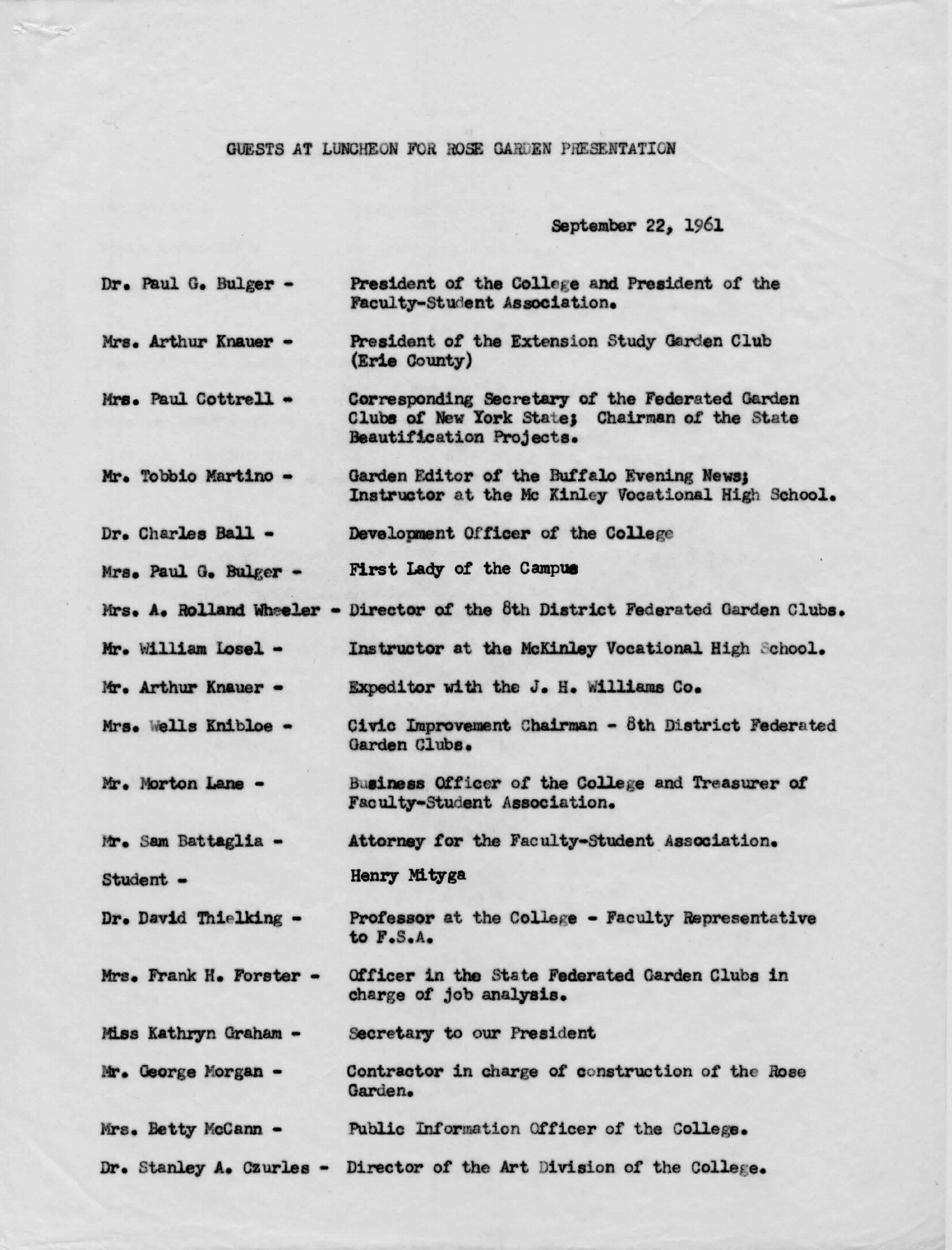**Page** 2

| Tom Peffer -            | President of Student Council.                                                                                         |  |  |
|-------------------------|-----------------------------------------------------------------------------------------------------------------------|--|--|
| Raymond Sharrer -       | Student from McKinley.                                                                                                |  |  |
| Mrs. Cooper Lansing -   | Past Director of the 8th District Federated<br>Garden Clubs and present member of the District<br>Advisory Committee. |  |  |
| Dr. Charles La Morte -  | Dean of Students of the College, and member of<br>the E.S.A. board.                                                   |  |  |
| Mrs. E. Freer Smith -   | Erie County Chairman of the 8th District Federated<br>Garden Clubs.                                                   |  |  |
| Dr. Robert Mac Vittie - | Dean of the College and Vice-President of the<br>F.S.A. Board.                                                        |  |  |

After lunch we will hear a few words from both our President, Dr. Bulger and from Mrs. Knauer. At approximately 2 P.M. we will go out to the Rose Garden to vitnesa the *toms.l.* presentation *ot* the garden to the College.